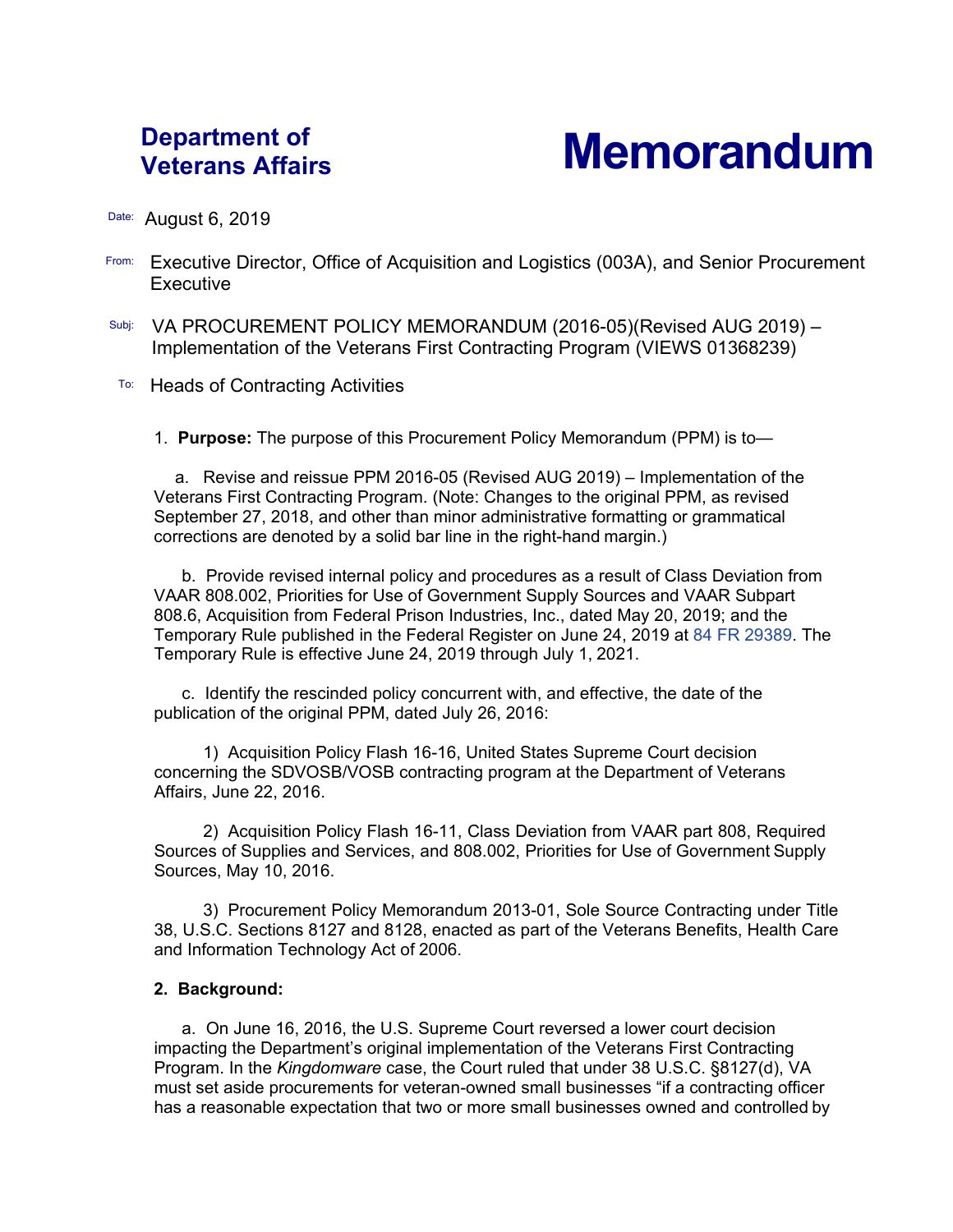veterans will submit offers and that the award can be made at a fair and reasonable price that offers the best value to the United States." This is known as the "Rule of Two." Major Supreme Court holdings in the *Kingdomware* case were as follows:

(1) §8127 is mandatory, not discretionary and its text requires the Department to apply the VA Rule of Two to all contracting determinations.

(2) The VA Rule of Two contracting procedures in 38 U.S.C. §8127(d) are not limited to those contracts necessary to fulfill the Secretary's goals under §8127(a); and

(3) 38 U.S.C. §8127(d) applies to orders placed against the Federal Supply Schedules (FSS). An FSS order is a "contract" within the ordinary meaning of that term. Thus, FSS orders fall within the mandate in 38 U.S.C. §8127(d).

b. VA will continue to ensure the Department can effectively, efficiently, and economically procure goods and services for veterans in a timely manner, while also being good stewards of taxpayer dollars and meeting legal requirements. Accordingly, this PPM implements changes that are now required in VA's acquisition policies and procedures, to ensure consistent execution of contracts to comply with the U.S. Supreme Court's decision in *Kingdomware* and recent regulatory and statutory changes.

c. On October 17, 2018, the United States Court of Appeals for the Federal Circuit (the Federal Circuit) affirmed the lower court's decision that the VA Rule of Two takes precedence over procuring products or services found on the AbilityOne Procurement List. Therefore, VA has deviated from VAAR 808.002 to reflect a change to require contracting officers to apply the VA Rule of Two to determine whether a requirement should be awarded to service-disabled veteran-owned small businesses (SDVOSBs) and veteranowned small businesses (VOSBs) under the authority of 38 U.S.C. 8127-28, by using the preferences and priorities in VAAR subpart 819.70 prior to considering an award to an AbilityOne non-profit organization or the Federal Prison Industry, Inc. A Temporary Rule was issued in the Federal Register on June 24, 2019 at 84 FR 29389. The Temporary Rule is effective June 24, 2019 through July 1, 2021, and provides notification of Class Deviation from 808.002, Priorities for Use of Government Supply Sources and VAAR Subpart 808.6, Acquisition from Federal Prison Industries, Inc., dated May 20, 2019, which revised these subparts to reflect language consistent with the decision of the Federal Circuit.

d. Class Deviation from VA Acquisition Regulation Part 819—Small Business Programs and Part 852—Solicitation Provisions and Contract Clauses, dated July 12, 2019, incorporates the regulatory, legislative, and other required changes, and clarified the applicability of limitations on subcontracting and nonmanufacturer rule requirements to contracts awarded under the Veterans First Contracting Program (VFCP). These changes and clarifications are fully described in paragraph 7 of the class deviation.

e. The "Decision Tree" tool is removed as it is outdated and no longer applicable.

f. This PPM is being revised to provide clarity regarding the limitations on subcontracting and the non-manufacturer rule, and to align with the two class deviations discussed in paragraphs c. and d. above.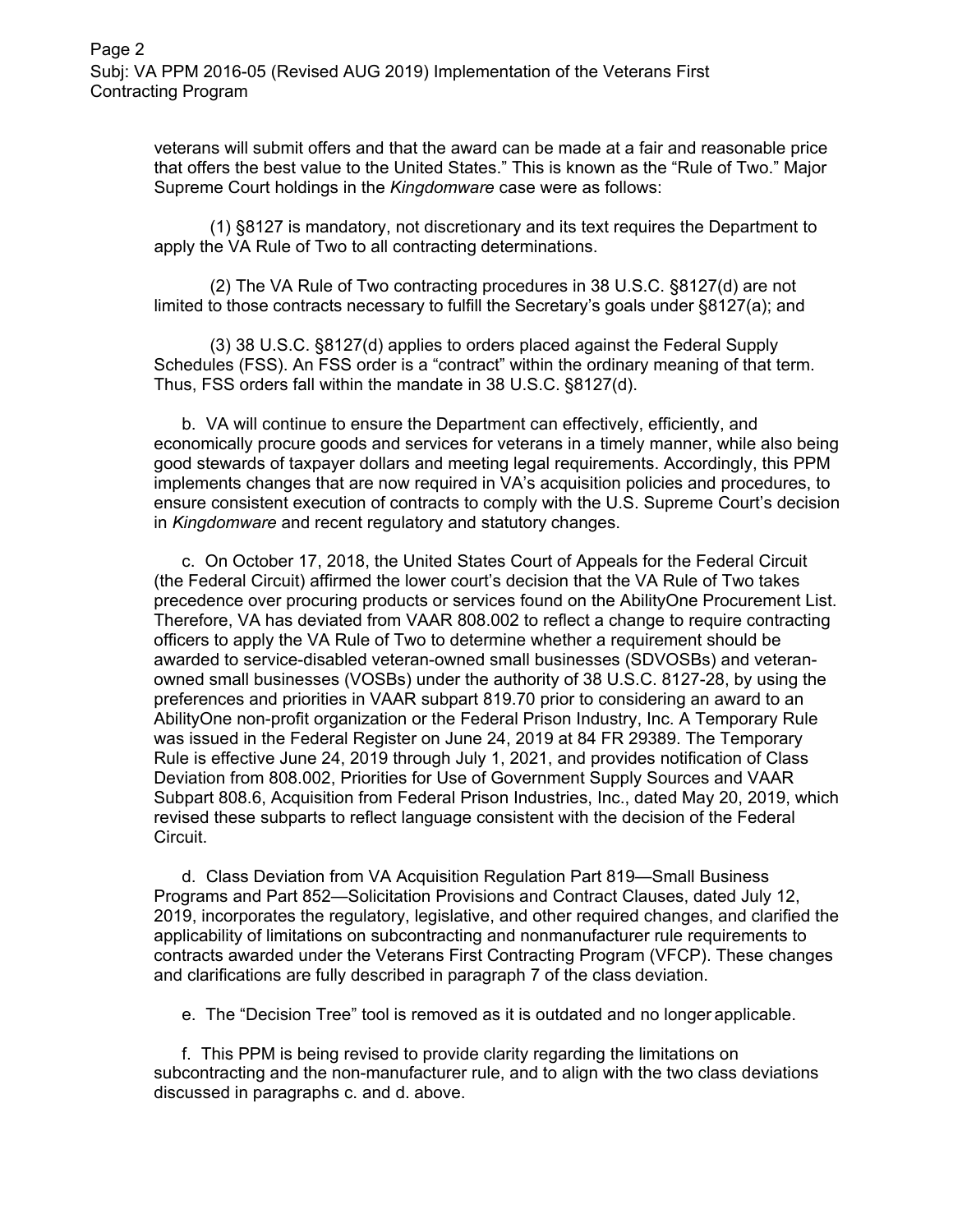3. **Applicability:** This PPM applies to HCAs, VA Contracting Officers, and other VA acquisition professionals. Additionally, this PPM applies to all acquisitions conducted by VA or on behalf of VA utilizing Interagency Acquisitions in accordance with FAR subpart 17.5, VAAR subpart 817.5 and FAR 8.404(b)(2).

4. **Effective Date:** Immediately.

5. **Expiration Date:** This PPM is rescinded when incorporated into the VAAR or VA Acquisition Manual (VAAM) or otherwise rescinded.

6. **6**. **Key Definitions:** The following definitions are important to the discussion of internal VA policy, procedures, guidance and instruction.

a. *Program Office*—In this PPM, a program office refers to the VA organization that will be the end user of a contracting requirement. A program office normally provides direct services to the public, or provides administrative, legal, financial, technological, or other support to offices that provide direct services to the public. A program office is staffed by one or more Federal employees, either dedicated exclusively to the program or as a collateral duty; is managed by at least one decision maker able to commit to a course of action on behalf of the office; and has a funding source that can be obligated in support of a contracting requirement. Except when it is acquiring supplies and services for its own use, a contracting office is not a program office.

b. *Service-disabled veteran-owned small business (SDVOSB)—*has the same meaning as *service-disabled veteran-owned small business concern* defined in FAR 2.101, except for acquisitions authorized by 38 U.S.C. 8127 and 8128 for the Veterans First Contracting Program. These businesses must be listed as verified in the VIP database. In addition, some of the SDVOSB businesses listed in the VIP database may be owned and controlled by a surviving spouse. See definition of *surviving spouse* in VAAR 802.101. Additionally, the business will comply with VAAR subpart 819.70 and Small Business Administration (SBA) regulations regarding small business size and government contracting programs at 13 CFR part 121 and 125, including the nonmanufacturer rule and limitations on subcontracting requirements in 13 CFR 121.406 and 125.6, provided that any reference therein to a service-disabled veteran-owned small business concern or SDVO SBC, is to be construed to apply to a VA verified and VIP-listed SDVOSB. The nonmanufacturer rule and the limitations on subcontracting apply to all SDVOSB and VOSB set-asides and sole source contracts.

c. *VA Rule of Two—*means the process in 38 U.S.C. 8127(d) whereby a contracting officer of the Department, "shall award contracts on the basis of competition restricted to small business concerns owned and controlled by veterans, if the contracting officer has a reasonable expectation that two or more small business concerns owned and controlled by veterans will submit offers, and that the award can be made at a fair and reasonable price that offers the best value to the United States." For purposes of this VA specific rule, a service-disabled veteran-owned small business (SDVOSB) or a veteran-owned small business (VOSB), must meet the eligibility requirements in 38 U.S.C. 8127(e), (f) and VAAR 819.7003 and be listed as verified in the Vendor Information Pages (VIP) database.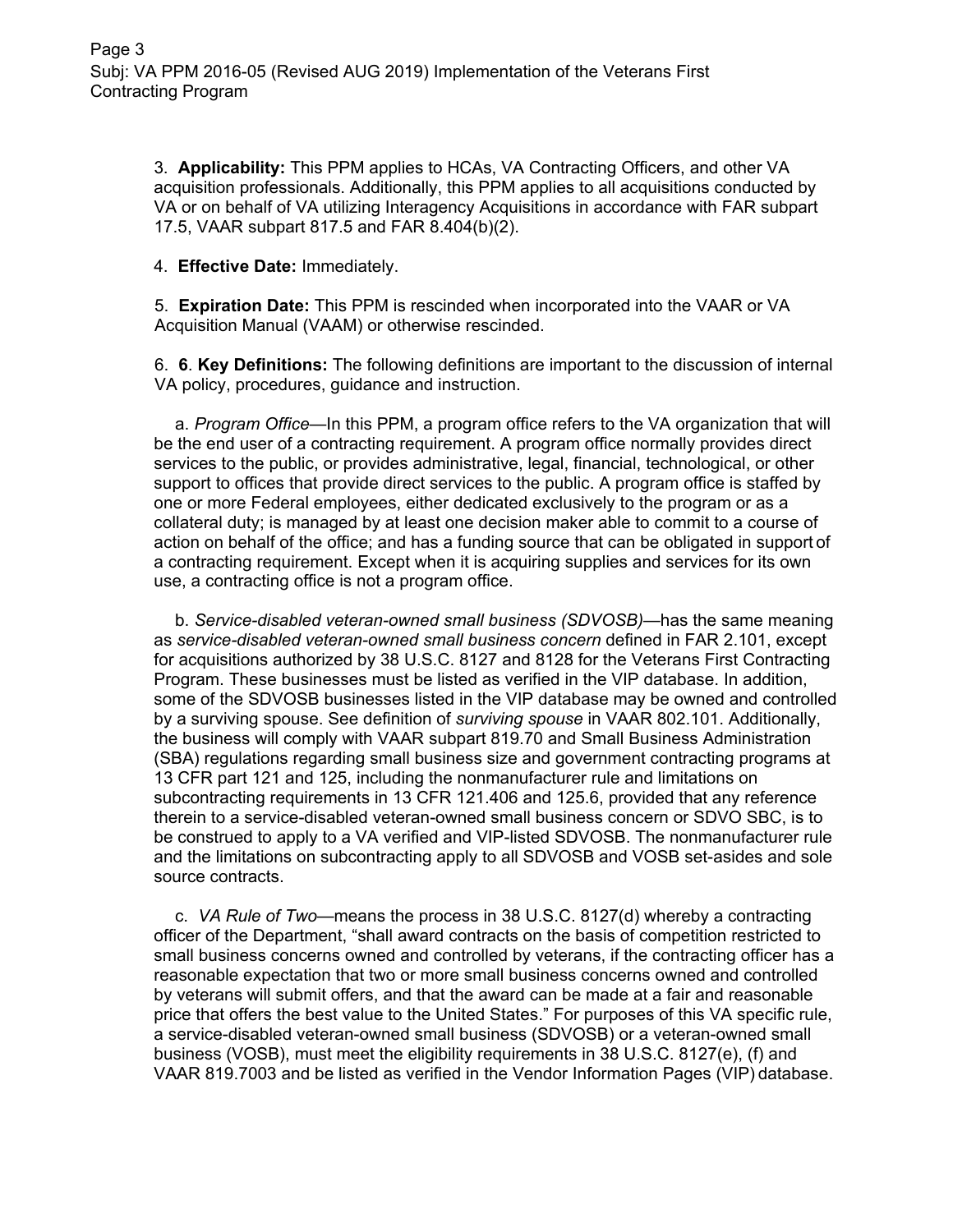d. *Vendor Information Pages (VIP) database—*means the Department of Veterans Affairs Office of Small and Disadvantaged Business Utilization (OSDBU) Vendor Information Pages (VIP) database at [https://www.vip.vetbiz.va.gov/.](https://www.vip.vetbiz.va.gov/) The site's database lists businesses that the VA Center for Verification and Evaluation (CVE) has determined eligible for the Veterans First Contracting Program.

e. *Veterans First Contracting Program—*means the program authorized by 38 U.S.C. 8127 and 8128 (Pub. L. 109-461 as amended) implemented under VAAR subpart 819.70. This program applies to all VA contracts (see FAR 2.101 for definition of contracts) including Blanket Purchase Agreements (BPAs) and orders against the Federal Supply Schedules (FSS)*,* unless otherwise excluded by law.

f. *Veteran-owned small business (VOSB)—*has the same meaning as *veteran-owned small business concern* defined in FAR 2.101, except for acquisitions authorized by 38 U.S.C. 8127 and 8128 for the Veterans First Contracting Program. These businesses must be listed as verified in the VIP database. A VIP-listed SDVOSB, including those whose SDVOSB status derives from ownership and control by a surviving spouse, shall also be considered a VOSB. Additionally, the business will comply with VAAR subpart 819.70 and Small Business Administration (SBA) regulations regarding small business size and government contracting programs at 13 CFR part 121 and 125, including the nonmanufacturer rule and limitations on subcontracting requirements in 13 CFR 121.406 and 125.6, provided that any reference therein to a service-disabled veteran-owned small business concern or SBA SDVO SBC, is to be construed to also apply to a VA verified and VIP-listed VOSB. The nonmanufacturer rule and the limitations on subcontracting apply to all SDVOSB and VOSB set-asides and sole source contracts.

8. **Action Required:** To implement changes required as a result of the U.S. Supreme Court decision in *Kingdomware* and subsequent policy revisions, concerning the Veterans First Contracting Program and proper implementation of 38 U.S.C. §8127 and §8128. Contracting officers and members of the acquisition workforce shall comply with the following policy and procedures:

a. **Review of Existing HCA policy or guidance.** Additionally, effective with the issuance of this PPM, head of the contracting activities (HCAs) shall review all HCA level or lower policy, procedures, or guidance to ensure compliance with this PPM and the Class Deviations as noted.

# **b. General Information and Guidance.**

1) *Veterans First Contracting Program and the VA Rule of Two*. In developing the acquisition strategy for any contract, the contracting officer shall take into consideration the impact of the VA Rule of Two and the best method of successfully implementing that requirement. Contracting officers must first research the VIP database to determine the availability of eligible sources in a specific NAICS code, then consider the VAAR, other internal agency policy, and the guidance in this PPM. This PPM seeks to aid contracting officers in evaluating alternatives, determining the most effective acquisition strategy to employ, and documenting that decision. VA has a wide range of effective acquisition vehicles and methodologies to employ while also providing opportunities to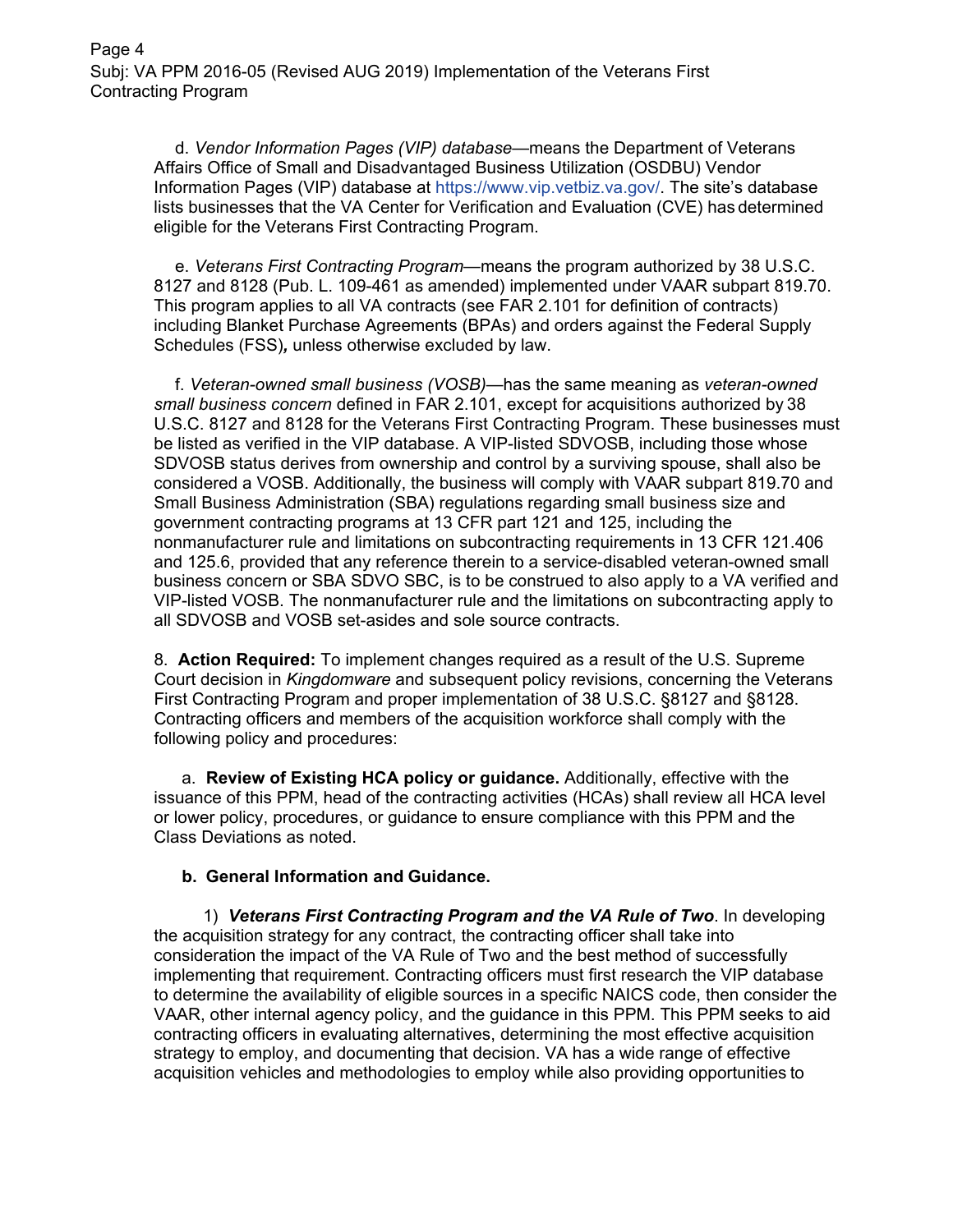Page 5 Subj: VA PPM 2016-05 (Revised AUG 2019) Implementation of the Veterans First Contracting Program

> verified SDVOSBs and VOSBs. Market research is a critical component for making these decisions.

The contracting officer shall evaluate alternatives, comprehensively document them in an acquisition plan as required by FAR part 7 and VAAR part 807 or internal agency guidance and determine the most effective acquisition strategy.

2) *VA strategic sourcing program and consideration of VA existing contracts before other sources.* The Veterans First Contracting Program is an important socioeconomic program that will help VA support our nation's veterans. Along with the mandate to consider SDVOSBs and VOSBs, VA, through previous acquisition reform initiatives, has implemented key strategic sourcing vehicles principally in the medical supplies, Federal Supply Classification (FSC) 65 & 66 area. Contracting officers shall consider all strategic sourcing vehicles and document in the market research report that these vehicles were examined when performing market research. Contracting officers shall consider existing VA contracts and apply the VA Rule of Two in accordance with VAAR 819.7005 and 819.7006 as well as VAAR 808.004-70, Use of Non-Mandatory Sources by VA and VAAR 808.404-70, Use of Federal Supply Schedules—the Veterans First Contracting Program.

3) *Market Research/Acquisition Planning*. Market research and acquisition planning are critical functions in promoting the award of contracts to SDVOSBs and VOSBs. FAR part 7, Acquisition Planning, and FAR part 10, Market Research, as supplemented by the VAAR, provide contracting officers guidance on how to appropriately apply the VA Rule of Two.

FAR part 10 requires agencies to conduct market research. Market research is a collaborative responsibility. The contracting officer is ultimately responsible for ensuring the market research supports his or her determination whether there is a reasonable expectation of receiving two or more offers from eligible SDVOSBs/VOSBs and that award can be made at a fair and reasonable price that offers best value to VA . OSDBU reviews market research as part of its Small Business Procurement Review Process and may be able to provide insights into the results of market research from previous acquisitions, as well as the results of OSDBU outreach efforts.

VA contracting officers and program offices should use the following procedures during acquisition planning and consider SDVOSBs and VOSBs in the contracting order of priority set forth in VAAR 819.7004 for each procurement requirement:

#### **a) Market Research Roles and Responsibilities**

(i) **Program Offices.** Program offices should conduct initial market research as part of their effort to develop an identified need into a specific contracting requirement. Program offices are encouraged to use the VIP database to conduct market research to identify verified SDVOSBs and VOSBs. Before a specific requirement is defined, program offices are encouraged to engage with industry. Attendance at small business conferences and outreach events, meetings with small business vendors, engagement with professional and trade associations, and similar activities can lead to a more fully developed acquisition package. Program offices shall also supply information about an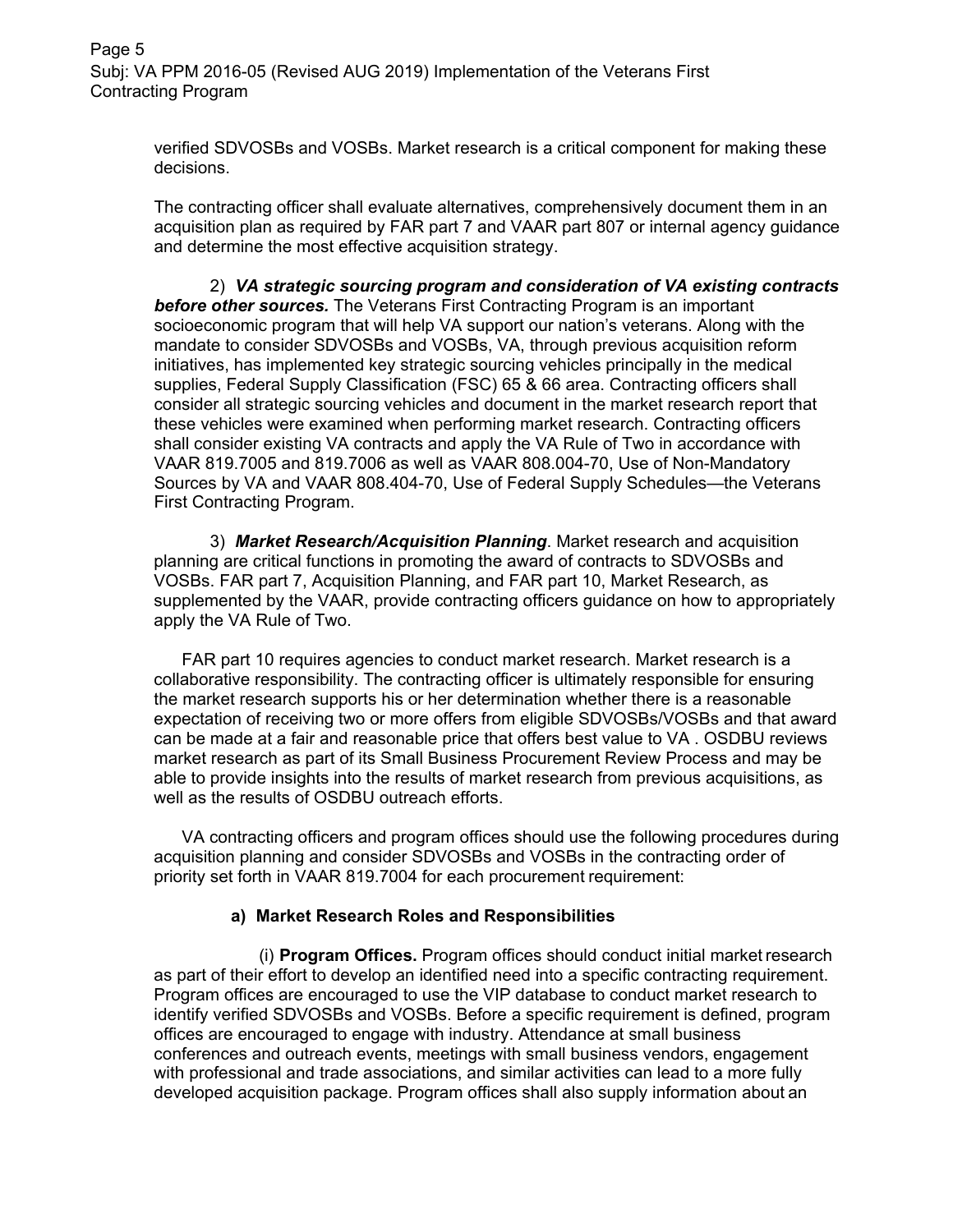Page 6 Subj: VA PPM 2016-05 (Revised AUG 2019) Implementation of the Veterans First Contracting Program

> anticipated need to VA's Forecast of Contracting Opportunities and provide contact information to enable vendors to meet with program office personnel.

(ii) **OSDBU.** OSDBU has a statutory mandate to make recommendations to the contracting officer whether an action should be set-aside, and this decision is documented using VA Form 2268, Small Business Program and Contract Bundling Review. This review process is more effective when conducted collaboratively and early, both as the program office develops its acquisition package and as the contracting officer conducts the acquisition. As part of its VA Form 2268 reviews, OSDBU examines market research developed as part of other acquisitions from other offices. OSDBU seeks to make this information available to the extent possible, to avoid duplication of efforts among multiple offices pursuing similar requirements.

(iii) **Contracting Officer.** The contracting officer shall coordinate market research conducted on a specific acquisition package with the program office. This may include use of pre-solicitation and sources sought notices, Requests for Information (RFIs), draft Requests for Proposals (RFPs), pre-proposal conferences, site visits or other acquisition-specific approaches. The contracting officer is responsible for managing information on a specific acquisition package to ensure compliance with procurement integrity requirements (see FAR 3.104). The contracting officer shall prepare a market research report to document market research findings. The scope of this memorandum may vary depending on the magnitude or complexity of the acquisition. This memorandum shall be included when the VA Form 2268 is submitted for review.

b) **Industry Engagement**. Contracting officers shall comply with the Acting Chief Acquisition Officer's memorandum, "Encouraging Industry Engagement", December 22, 2015, by initiating a proactive, appropriate and robust dialogue with industry.

c) **Market Research**. During the acquisition planning process, contracting officers, in cooperation with program offices, should survey the market to determine capabilities (lead-times, production, delivery, and estimated cost).

The use of sources sought notices to identify SDVOSBs and VOSBs and sending requests for information to firms within the VIP is encouraged in conducting market research and should be used when appropriate to identify the capable businesses most likely to submit an offer. In performing market research, the contracting officer must use the VIP database to identify verified SDVOSBs or VOSBs that may meet VA eligibility requirements. The assessment of those businesses must consist of an examination of entities contained in the VIP database when determining whether VA must set the procurement aside under the VA Rule of Two. The assessment and all market research need to be completed and thoroughly documented in the contract file, to memorialize compliance with the VA Rule of Two.

As companies grow or expand into new fields, they may exceed the NAICS size standards. Therefore, it is important that the contracting officer verify that an otherwise eligible firm meets the size standard applicable to the NAICS used for the particular procurement. Contracting officers should verify the size standard in System for Award Management (SAM) to confirm eligibility.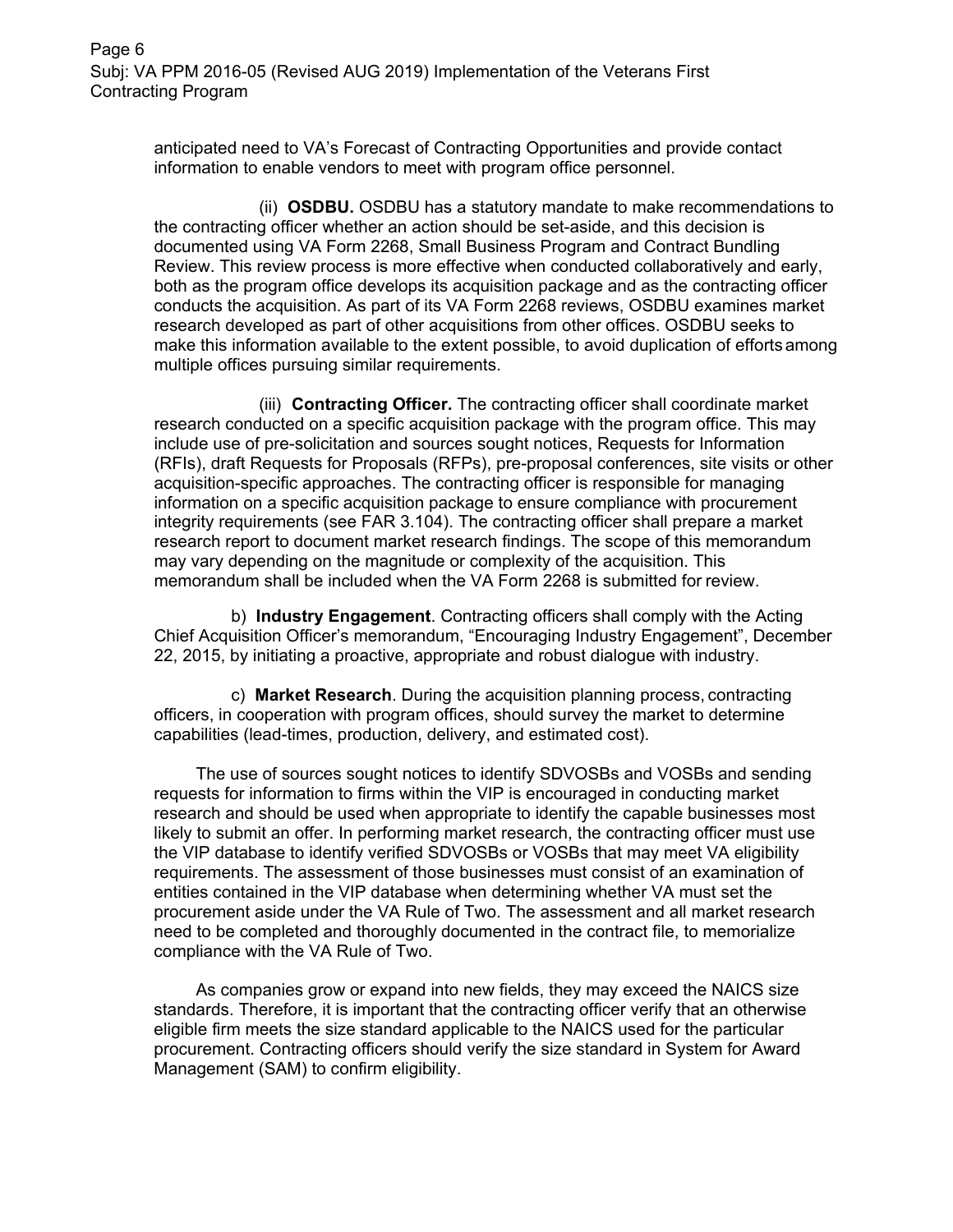Page 7 Subj: VA PPM 2016-05 (Revised AUG 2019) Implementation of the Veterans First Contracting Program

Contracting officers shall ensure market research that considers SDVOSBs/VOSBs is thoroughly conducted and comprehensively documented in the contract file. Contracting officers shall review the market research conducted and documented to ensure compliance with the VA Rule of Two requirement

If market research demonstrates that offers are likely to be received from two or more capable and verified SDVOSBs or VOSBs and award will be made at a fair and reasonable price that is the best value to the United States, the action should be appropriately set aside in the contracting order of priority set forth in VAAR 819.7004. Contracting officers shall also ensure SDVOSBs or VOSBs have been listed as verified in the VIP database at the time of offer submission and before award on an SDVOSB or VOSB set-aside. Supporting documentation must be maintained in the contract file in the Electronic Contract Management System (eCMS).

d) **Evaluation of Acquisition Strategy.** The contracting officer shall identify and consider using existing contracts where the requirement is within scope of the existing contract and represents the best business solution. The contracting officer will apply the results of market research to determine if two or more verified SDVOSBs or VOSBs can reasonably be expected to submit offers and that award can be made at a fair and reasonable price offering the best value to the Government. If an existing vehicle can support a set-aside, the CO shall set-aside on that vehicle if it represents the best business solution. If no existing vehicle can support a set-aside, the contracting officer should pursue an open market set-aside. Alternatively, if otherwise justifiable and appropriate, consider use of a sole source award as authorized by 38 U.S.C. 8127(c). The contracting officer shall document this decision on VA Form 2268 and submit it with supporting documentation, in accordance with the OSDBU Small Business Procurement Review Program (PRP) Policy memorandum dated June 22, 2016.

e) **VA Form 2268, Small Business Reviews**. The contracting officer will document the market research results on the VA Form 2268. The OSDBU Small Business Procurement Review Program (PRP) Policy memorandum provides the most recent information on which requirements must have an OSDBU review and requires review of acquisitions not set-aside for SDVOSBs or VOSBs. For submission instructions for eCMS, alternative submission guidelines, and OSDBU's VA Form 2268 Decision Matrix see [http://vaww.va.gov/osdbu/ast/2268.asp.](http://vaww.va.gov/osdbu/ast/2268.asp)

c. **Policy.** Contracting officers shall take the following actions to ensure compliance.

1) **Verification of GSA FSS SDVOSBs/VOSBs.** The General Services Administration (GSA) FSS program does not require SDVOSBs or VOSBs to be verified in VIP; however, 38 U.S.C. §8127(e) requires SDVOSBs and VOSBs to be verified in VIP. Therefore, if an RFQ for an order or BPA under any FSS contract (GSA or VA included) is being set-aside for SDVOSBs or VOSBs, contracting officers shall include a requirement in the solicitation that only SDVOSBs or VOSBs verified in the VIP database when an offer is submitted and at the time of contract award will be considered for award and unverified firms will be considered ineligible for award.

2) **Limitations on Subcontracting and Nonmanufacturer rule.** The Small Business Act and the Small Business Administration's regulations imposeperformance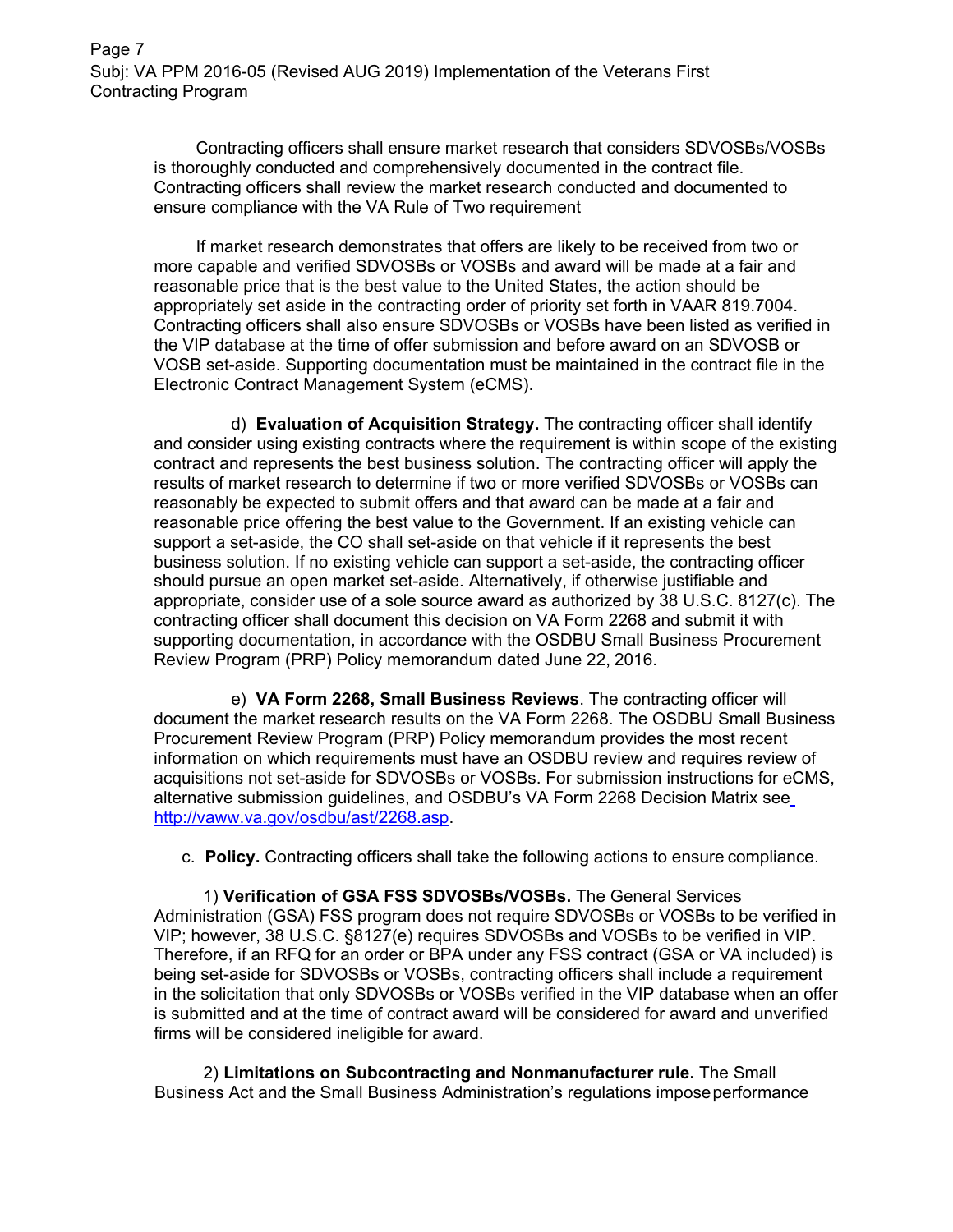requirements (limitations on subcontracting) on firms that are awarded set aside contracts. Any SDVOSB or VOSB that proposes to furnish an end product it did not manufacture (a "nonmanufacturer") must meet the requirements in 13 CFR 121.406 to receive a benefit under the Veterans First Contracting Program. Contracting officers are reminded that any SDVOSB or VOSB set-aside is subject to the Limitations on Subcontracting requirements included in 13 CFR 125.6 and VAAR 852.219-10, VA Notice of Total Service-Disabled Veteran-Owned Small Business Set-Aside, or VAAR 852.219-11, VA Notice of Total Veteran-Owned Small Business Set-Aside, respectively. Any market research must take this into consideration. Note: Class Deviation—Authority to approve the submission of a request for a Nonmanufacturer Rule Waiver to the Small Business Administration (SBA) and use of other than competitive procedures or restricted competition as defined in 38. U.S.C. §8127, for procurements where SBA has issued a class waiver to the Nonmanufacturer Rule, dated February 17, 2017; and Class Deviation from VA Acquisition Regulation Part 819—Small Business Programs and Part 852—Solicitation Provisions and Contract Clauses, dated July 12, 2019, provide more specific guidance.

# 3) **Awarding contracts on the basis of competition**.

a) The contracting officer will review the VIP database to determine if two or more verified SDVOSBs/VOSBs are listed in the NAICS code assigned to the acquisition and are capable of performing the requirements.

b) Appropriate market research shall be further conducted and documented to determine if the SDVOSBs/VOSBs identified are qualified and capable of performing the requirement(s) at fair and reasonable prices.

c) Document results on the VA Form 2268, as well as any required Acquisition Plan and Market Research Report as required by FAR part 7, 10, and VAAR part 807, VAAR part 810, and agency guidance.

d) If the procurement is not set aside for SDVOSBs or VOSBs, submit the VA Form 2268 for review and approval in accordance with the latest OSDBU Small Business Procurement Review Program Policy memorandum.

e) If two or more verified SDVOSBs or VOSBs are awardees on an existing BPA, Federal Supply Schedule, or existing multiple award IDIQ, the contracting officer may consider setting the procurement aside using that vehicle or other contract vehicles where two or more verified SDVOSBs or VOSBs are awardees.

f) Ensure the solicitation includes the requirement for offerors to be listed as verified in VIP. Offers from unverified SDVOSBs or VOSBs will not be evaluated. Supporting documentation must be maintained in the contract file in eCMS.

# **4) To promote competition among SDVOSB and VOSB firms:**

a) Contracting officers shall obtain competition to the maximum extent practicable when contracting with SDVOSBs and VOSBs. While contracting officers may use other than full and open competition when awarding to SDVOSB and VOSB firms under 38 U.S.C. 8127(b) and (c), the focus should be on competing requirements among